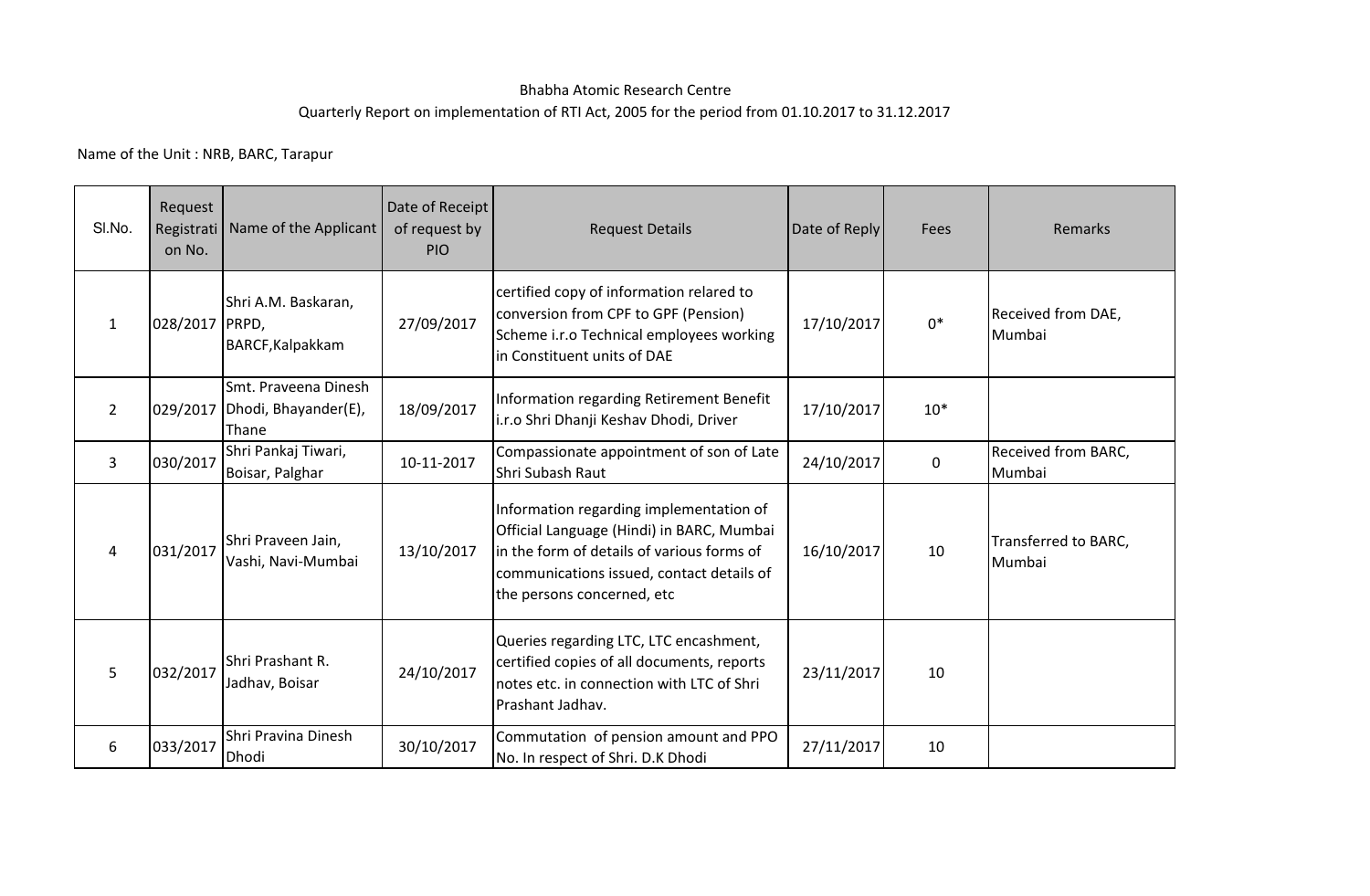| SI.No. | Request<br>Registrati<br>on No. | Name of the Applicant                                         | Date of Receipt<br>of request by<br><b>PIO</b> | <b>Request Details</b>                                                                                                                                                                | Date of Reply    | Fees        | Remarks                                                            |
|--------|---------------------------------|---------------------------------------------------------------|------------------------------------------------|---------------------------------------------------------------------------------------------------------------------------------------------------------------------------------------|------------------|-------------|--------------------------------------------------------------------|
| 7      | 037/2017                        | Shri Sapan Shrivastava,<br>Dombivili(W), Thane                | 13/11/2017                                     | 1. Amount of civil work conducted in Boisar<br>sine 1995 to 2017 in Rs.(yearwise).<br>2. Number of official buildings and<br>residential buildings at Boisar project of<br>NPCIL-BARC | 12-11-2017       | $\mathbf 0$ | <b>Received from NPCIL</b>                                         |
| 8      | 038/2017                        | Smt. Rukshita Raut,<br>Saravali, Palghar                      | 20/11/2017                                     | Name, joining date of employees, date of<br>death of their respective relatives<br>appointed on compassionate ground after<br>the year 2008 in BARC T                                 | 13/12/2017       | $\mathbf 0$ | Received from BARC,<br>Mumbai                                      |
| 9      |                                 | 039/2017 Shri Nagesh Bangar                                   | 26/11/2017                                     | Details regarding VRS taken by Shri. Maruti<br>Dole                                                                                                                                   | 15/12/2017       | 10          |                                                                    |
| 10     | 040/2017                        | Shri Ram Bachan,<br><b>Boisar</b>                             | 12-02-2017                                     | Certified copies of all the pages of RA Bills<br>showing all the rental collected from M/s.<br>HCC for using utility block till 30.11.2017                                            | 26/12/2017       | 10          |                                                                    |
| 11     | 041/2017                        | Shri Sanjiban De                                              | 12-06-2017                                     | Information reg.DA Arrears on Two<br>Increments for SO/D to SO/G in BARC                                                                                                              | 21/12/2017       | $\mathbf 0$ | Received from BARC,<br>Mumbai                                      |
| 12     | 042/2017                        | Shri Kavita M. Dole,<br><b>Boisar</b>                         | 12-07-2017                                     | VRS Application and Retirement benefits of<br>Shri. M. U Dole reg.                                                                                                                    | 22/12/2017       | 10          |                                                                    |
| 13     | 043/2017                        | Shri Mangesh R. More,<br>Palghar                              | 12-11-2017                                     | Information pertaining to M/s. A.J<br>Enterprises                                                                                                                                     | 01-10-2018       | 10          | Information denied u/s<br>8(1)d, e & g                             |
| 14     |                                 | 044/2017 Shri Rahul Dinkar Patil                              | 26/12/2017                                     | Details regarding Compassionate<br>Appointment                                                                                                                                        | under<br>process | 10          | Additional payment for<br>documents. Letter sent on<br>24/01/2018. |
| 15     | 001/2018                        | <b>Shri SURENDRA</b><br><b>BOMMISETTY, BARC</b><br>COLONY (T) | 22/12/2017                                     | Work order placed for internal painting of<br>building number 34 of BARC Staff Colony                                                                                                 | under<br>process | 10          | Additional payment for<br>documents. Letter sent on<br>10/01/2018. |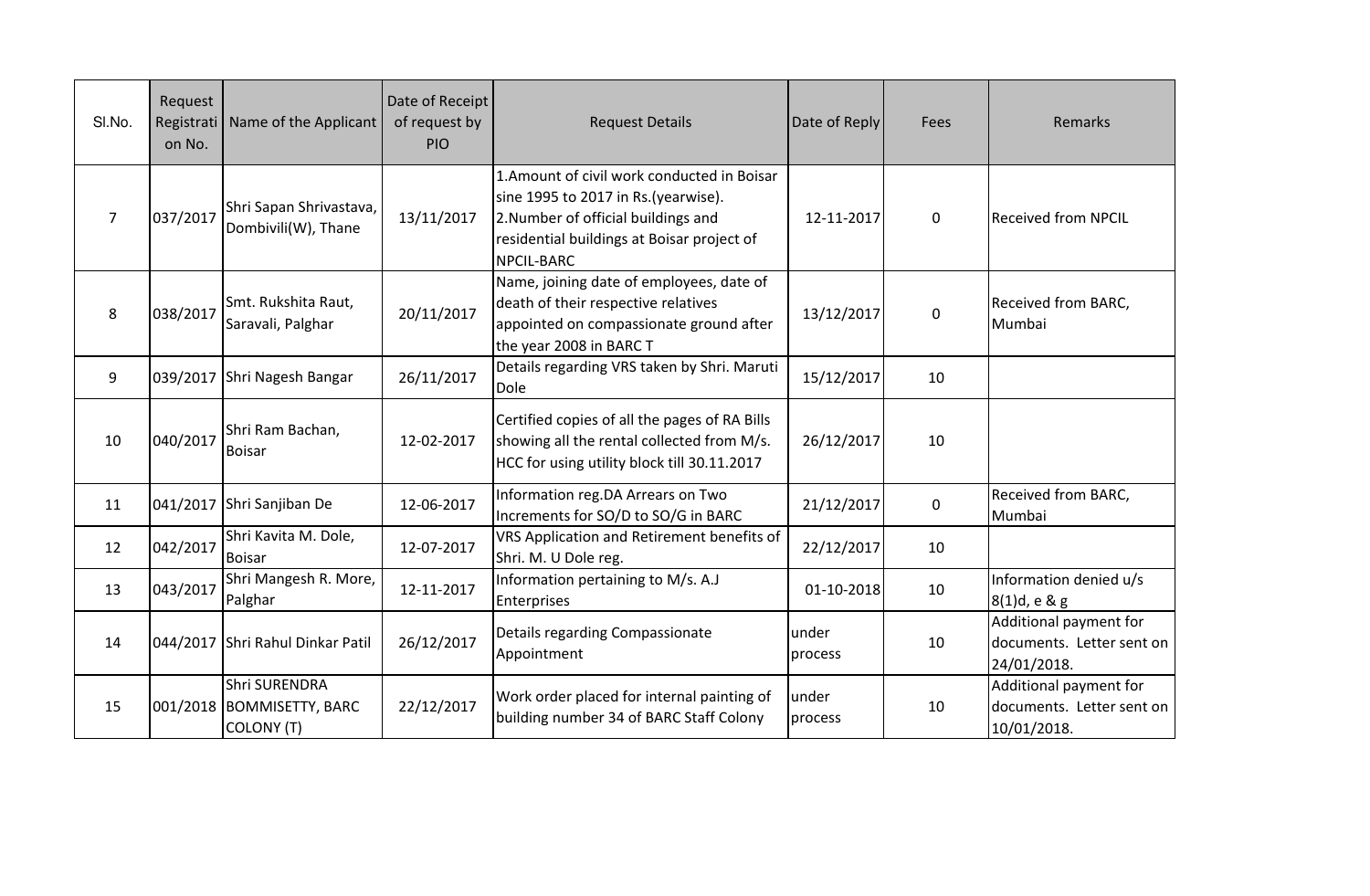| SI.No. | Request<br>on No. | Registrati   Name of the Applicant    | Date of Receipt<br>of request by<br><b>PIO</b> | <b>Request Details</b>                                                      | Date of Reply | Fees | <b>Remarks</b>                 |
|--------|-------------------|---------------------------------------|------------------------------------------------|-----------------------------------------------------------------------------|---------------|------|--------------------------------|
| 16     |                   | 002/2018 Shri Surendra B., Boisar     | 29/12/2017                                     | <b>QUERY RELATED TO SAFETY GRILL</b><br>PROVIDED IN BARC COLONY             | 19/01/2018    | 10   |                                |
| 17     | 003/2018          | Shri Sonu Kumar<br>Ashutoas, Vaishali | 29/12/2017                                     | Query regarding merit list of Stipendiary<br>Trainee Category Advt. 01/2016 | 04-Jan-18     | 10   | Transferred to BARC,<br>Mumbai |

\*The application fee has been included against the earlier quarter in which the request was received.